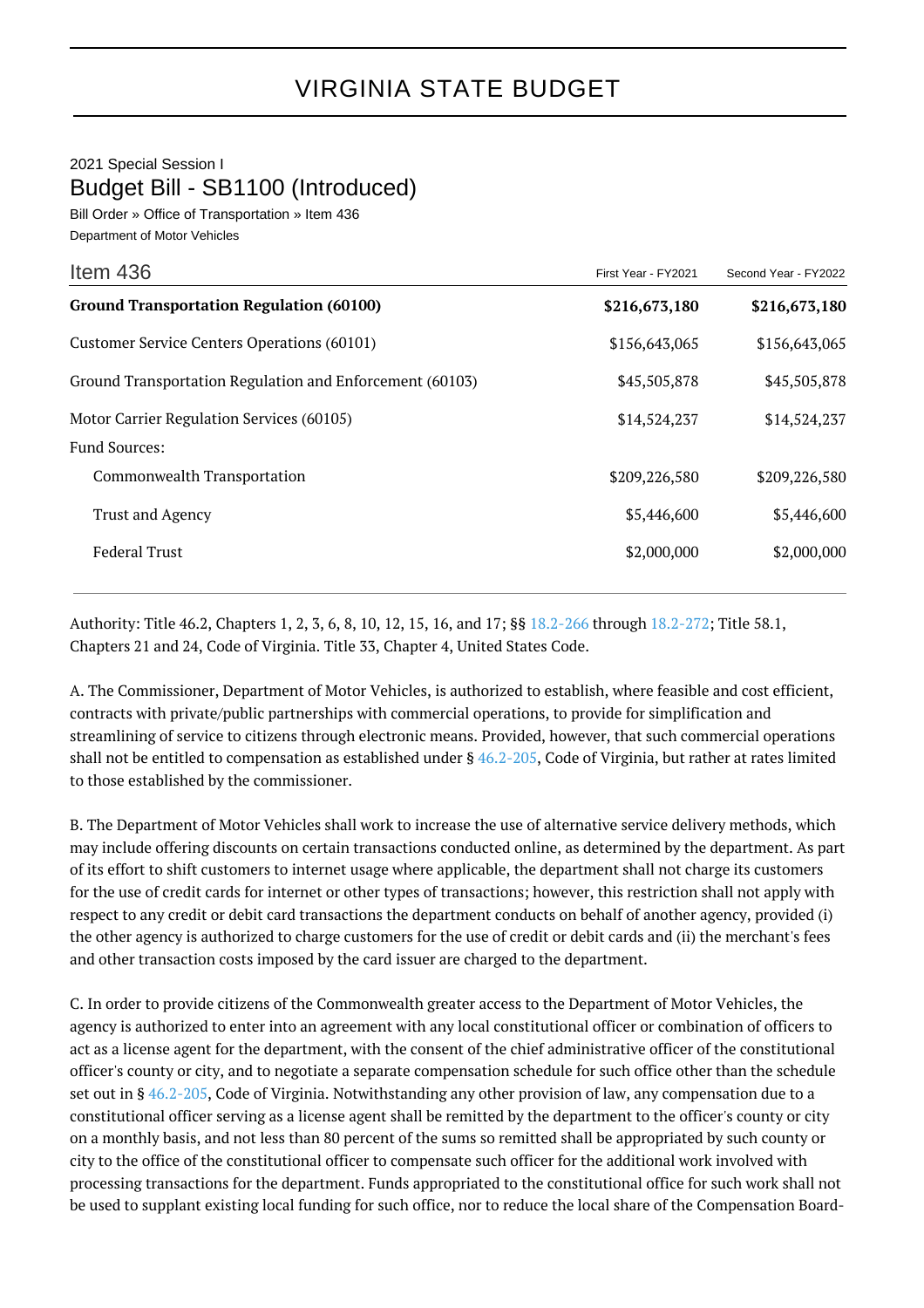approved budget for such office below the level established pursuant to general law.

D. The base compensation for DMV Select Agents shall be set at 4.5 percent of gross collections for the first \$500,000 and 5.0 percent of all gross collections in excess of \$500,000 made by the entity during each fiscal year on such state taxes and fees in place as a matter of law. The commissioner shall supply the agents with all necessary agency forms to provide services to the public, and shall cause to be paid all freight and postage, but shall not be responsible for any extra clerk hire or other business-related expenses or business equipment expenses occasioned by their duties.

E. Out of the amounts identified in this Item, an amount estimated at \$372,006 the first year and \$372,006 the second year from the Commonwealth Transportation Fund shall be paid to the Washington Metropolitan Area Transit Commission.

F.1. Notwithstanding any other provision of law, the department shall assess a minimum fee of \$15 for all titles. The revenue generated from this fee shall be set aside to meet the expenses of the department.

2. Notwithstanding any other provision of law, the department shall assess a \$10 late fee on all registration renewal transactions that occur after the expiration date. The late fee shall not apply to those exceptions granted under  $\S$  [46.2-221.4](http://law.lis.virginia.gov/vacode/46.2-221.4/), Code of Virginia. In assessing the late renewal fee the department shall provide a ten day grace period for transactions conducted by mail to allow for administrative processing. This grace period shall not apply to registration renewals for vehicles registered under the International Registration Plan. The revenue generated from this fee shall be set aside to meet the expenses of the department.

3. Notwithstanding any other provision of law, the department shall establish a \$20 minimum fee for original driver's licenses and replacements. The revenue generated from this fee shall be set aside to meet the expenses of the department.

G. The Department of Motor Vehicles is hereby granted approval to renew or extend existing capital leases due to expire during the current biennium for existing customer service centers.

H. The Department of Motor Vehicles is hereby appropriated revenues from the additional sales tax on fuel in certain transportation districts to recover the direct cost of administration incurred by the department in implementing and collecting this tax as provided by § [58.1-2295,](http://law.lis.virginia.gov/vacode/58.1-2295/) Code of Virginia.

I. The Commissioner of the Department of Motor Vehicles, in consultation with the Commissioner of Highways, shall take such steps as may be necessary to expand access to the E-ZPass program through its customer service channels using such locations and methods as are practicable.

J. The Department of Motor Vehicles is hereby granted approval to distribute the transactional charges of the Cardinal accounting system to state agencies, when the transactions involve funds passed through the department to the benefiting agency. This paragraph shall not pertain to Direct Aid to Public Education.

K. The Department of Motor Vehicles is hereby granted approval to distribute a portion of its indirect cost allocation charge to another state agency when the charge is related to revenue collected and transferred by the department to the state agency. Such transfers shall be based on the agency's proportionate share of the department's total transactions in the immediately preceding fiscal year. The Department shall annually submit to the Department of Planning and Budget a summary of the transfer amounts and the transaction volumes used to allocate the internal cost amounts.

L. Notwithstanding § [46.2-688,](http://law.lis.virginia.gov/vacode/46.2-688/) Code of Virginia, the Department of Motor Vehicles shall not be required to refund a proration of the total cost of a motor vehicle registration when less than six months remain in the registration period. Any resulting savings shall be retained and used to meet the expenses of the Department.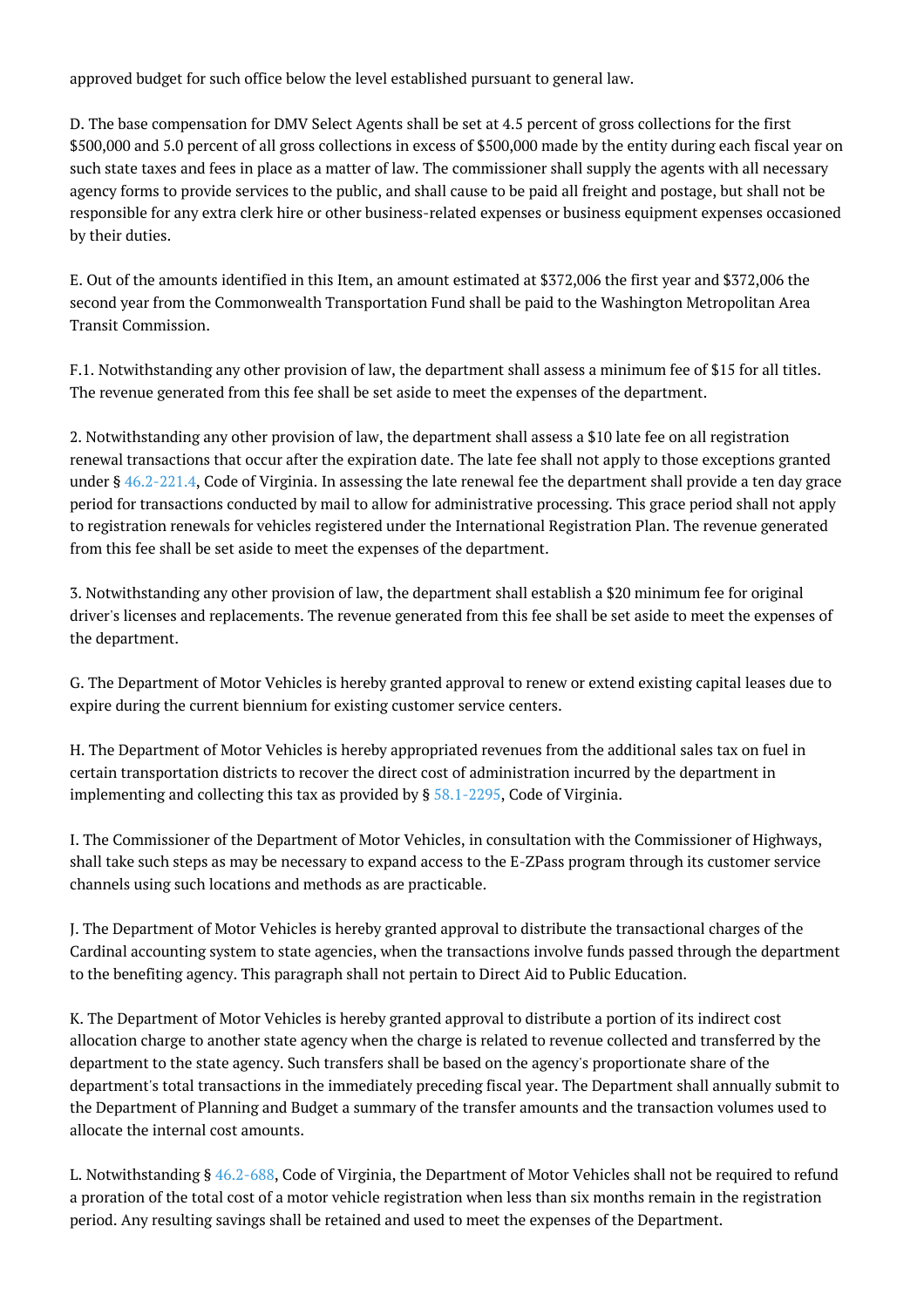M. Notwithstanding § [46.2-342,](http://law.lis.virginia.gov/vacode/46.2-342/) Code of Virginia, the Department of Motor Vehicles shall not be required to include organ donation brochures with every driver's license renewal notice or application mailed to licensed drivers.

N. The Commissioner shall only refuse to issue or renew any vehicle registration pursuant to subsection L of § [46.2-819.3:1](http://law.lis.virginia.gov/vacode/46.2-819.3:1/) of an operator or owner of a vehicle who has no prior resolution, whether that resolution is by settlement or conviction, for offenses under §  $46.2 - 819.3$ :1 if, in addition to the conditions set forth in subsection L of § [46.2-819.3:1](http://law.lis.virginia.gov/vacode/46.2-819.3:1/) for such refusal, the toll operator has offered the individual a settlement of no more than \$2,200.

O. The Department is authorized to impose a \$10 surcharge on all first issuances of REAL ID compliant credentials that are acceptable for federal purposes.

P. Notwithstanding any other provision of law, for the duration of a declared state of emergency as defined in § [44-](http://law.lis.virginia.gov/vacode/44-146.16/) [146.16,](http://law.lis.virginia.gov/vacode/44-146.16/) Code of Virginia, and for up to 90 days after the declaration of a state of emergency has been rescinded or expires, the Commissioner may extend the validity or delay the cancellation of driver's licenses, special identification cards, and vehicle registrations, the time frame during which a driver improvement clinic or payment plan must be completed, the maximum number of days of residency permitted before a new resident must be licensed in Virginia pursuant to § [46.2-308,](http://law.lis.virginia.gov/vacode/46.2-308/) Code of Virginia, to operate a motor vehicle in the Commonwealth, and the time frame during which a new resident may operate a motor vehicle in the Commonwealth which has been duly registered in another jurisdiction before registering the vehicle in the Commonwealth.

Q. Notwithstanding any other provision of law, for the duration of a declared Commonwealth-wide state of emergency as defined in § [44-146.16](http://law.lis.virginia.gov/vacode/44-146.16/), Code of Virginia, and for up to 90 days after the declaration of a state of emergency has been rescinded or expires, the Commissioner shall ensure that individuals age 65 and older, or with an immunocompromised or other underlying medical conditions, who are not required to register pursuant to Chapter 9 of Title 9.1 and appear in person for each renewal or the requirement to obtain a photograph in accordance with §  $46.2$ -330 F(2), are able to complete any necessary transactions for existing credentials online or through the mail, so long as such individuals are otherwise eligible to complete such transactions and federal law does not require the transactions to be completed in person.

R. Notwithstanding any other provision of law, for the duration of a declared state of emergency and for up to 90 days after a declaration of a state of emergency has been rescinded or expires, the Commissioner may permit (1) Class B driver training schools and (2) computer-based driver education providers, as defined in  $\S 46.2$ -1700, to administer the end-of-course driver's education test online subject to the requirements prescribed by the Commissioner. Notwithstanding any other provision of law, for the duration of a declared state of emergency and for up to 90 days after a declaration of a state of emergency has been rescinded or expires, the Commissioner may permit Class B driver training schools with a valid Virginia license to administer their in-class curriculum on an online platform subject to the requirements prescribed by the Commissioner. Notwithstanding the provisions of § [22.1-205](http://law.lis.virginia.gov/vacode/22.1-205/), for the duration of a declared state of emergency and for up to 90 days after a declaration of a state of emergency has been rescinded or expires, the Commissioner may permit the parent/student driver education component of the driver's education course to be administered online subject to the requirements prescribed by the Commissioner.

S. Notwithstanding the provisions of subsection E. of § [18.2-271.1](http://law.lis.virginia.gov/vacode/18.2-271.1/) of the Code of Virginia, if a person's license to operate a motor vehicle, engine, or train in the Commonwealth has been suspended or revoked pursuant to former § [18.2-259.1](http://law.lis.virginia.gov/vacode/18.2-259.1/) or 46.2-390.1, a court may, in its discretion and for good cause shown, issue a restricted permit to operate a motor vehicle for any purpose set forth in subsection E. of §  $18.2-271.1$ . No restricted license issued pursuant to this paragraph shall permit any person to operate a commercial motor vehicle as defined in the Virginia Commercial Driver's License Act (§ [46.2-341.1](http://law.lis.virginia.gov/vacode/46.2-341.1/) et seq.). The court shall forward to the Commissioner of the Department of Motor Vehicles a copy of its order entered pursuant to this paragraph, which shall specifically enumerate the restrictions imposed and contain such information regarding the person to whom such a permit is